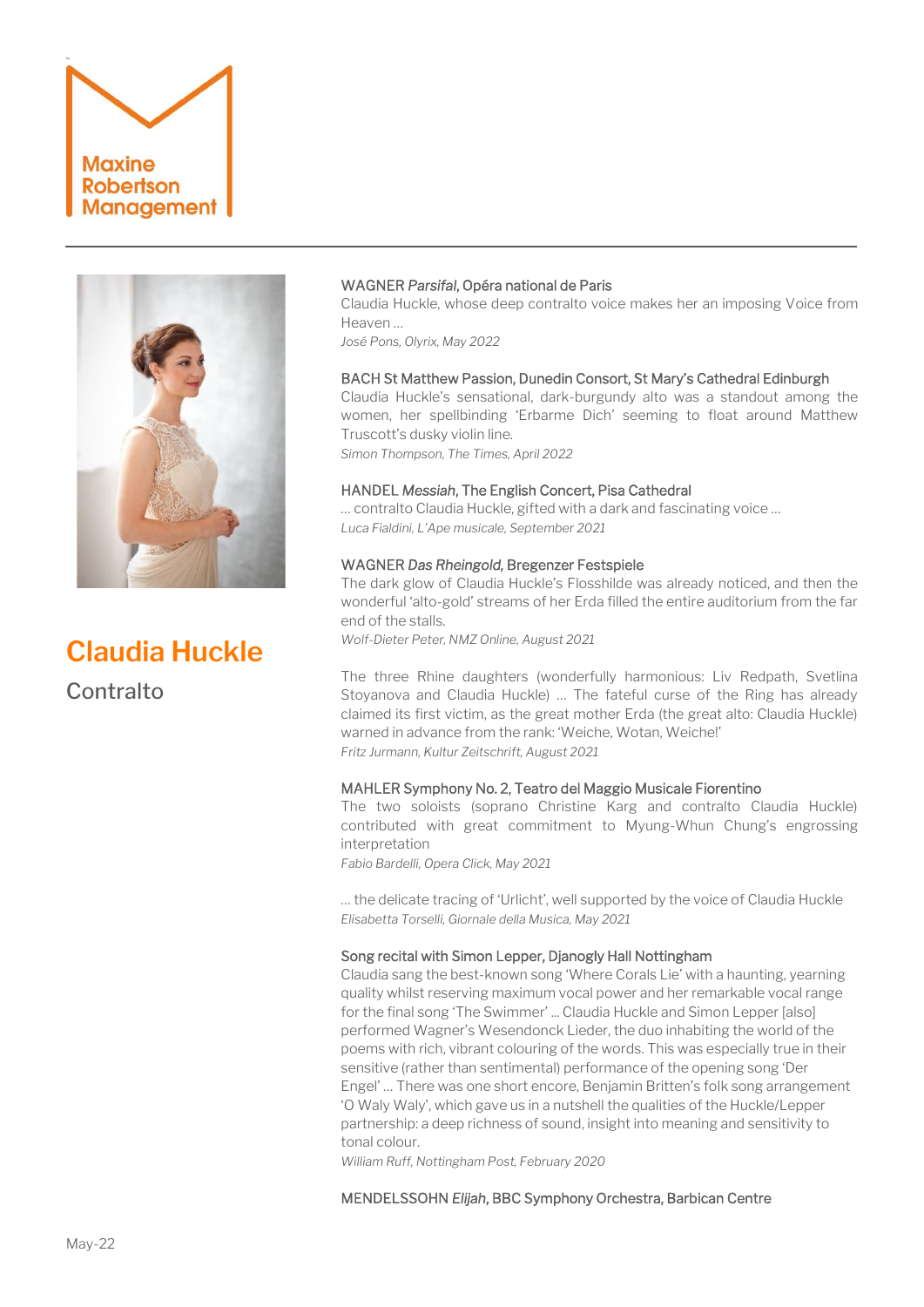

No less impressive was the contralto voice of Claudia Huckle, with its sensuous range of dark-chocolate and vanilla tones. Her recitatives as an Angel were delivered with absolute assurance, and in the moments of exposed writing in her arioso 'Woe unto them who forsake Him!' she moved effortlessly through all her registers. An additional highlight was the gentle vibrancy she brought to her aria 'O rest in the Lord'.

*Alexander Hall, Classical Source, February 2020*

Contralto Claudia Huckle (Angel/Queen) has the most beautiful velvety voice and uses it to perfection. Her aria 'O rest in the Lord' - with BBCSO principal flautist Daniel Pailthorpe accompanying her with utmost musicality on his wooden flute – did indeed feel comforting in many dimensions. *Agnes Cory, Seen and Heard International, February 2020*

# MAHLER *Kindertotenlieder*, BBC Scottish Symphony Orchestra, City Halls Glasgow

[Claudia's] was a performance of elegance and poise … *Keith Bruce, Herald Scotland, January 2020*

## HANDEL *Messiah*, Freiburg Baroque Orchestra, on tour

Contralto Claudia Huckle has a bewitching tone in amber colours. *Julian Sykes, Le Temps, December 2019*

Claudia Huckle's contralto was in a dark bloom, with characteristically wounding low notes (her 'grief' in 'He was Despised' was heart-stopping). *Benjamin Poore, Music OMH, December 2019*

# STRAUSS *Die Aegyptische Helena* (Die allwissende Muschel), Teatro alla Scala Milan

The prophetic mussel, which lives inside the radio but often comes out on stage, is [sung by] Claudia Huckle, wrapped in gold and with an angelic voice. *Giornale della Musica, November 2019*

Claudia Huckle is an enchanting Omniscient Mussel, with a dark contralto voice of shapely velvet.

*Connessi all'Opera, November 2019*

On the whole, the complementary roles are particularly well done. Claudia Huckle, the omniscient seashell, asserts a beautiful contralto voice with a velvety tone. *Wanderer, November 2019*

#### WAGNER *Götterdämmerung* (Flosshilde), Edinburgh International Festival

Danae Kontora, Catriona Morison and Claudia Huckle added a delicious efferverscence as Rhinemaidens. *Ken Walton, The Scotsman, August 2019*

# MAHLER Symphony No. 2,Orchestre Philharmonique de Radio France, Festival de Saint-Denis

As the last notes of the thrilling third movement explode, Claudia Huckle comes to the proscenium to open with remarkable serenity the brief fourth movement,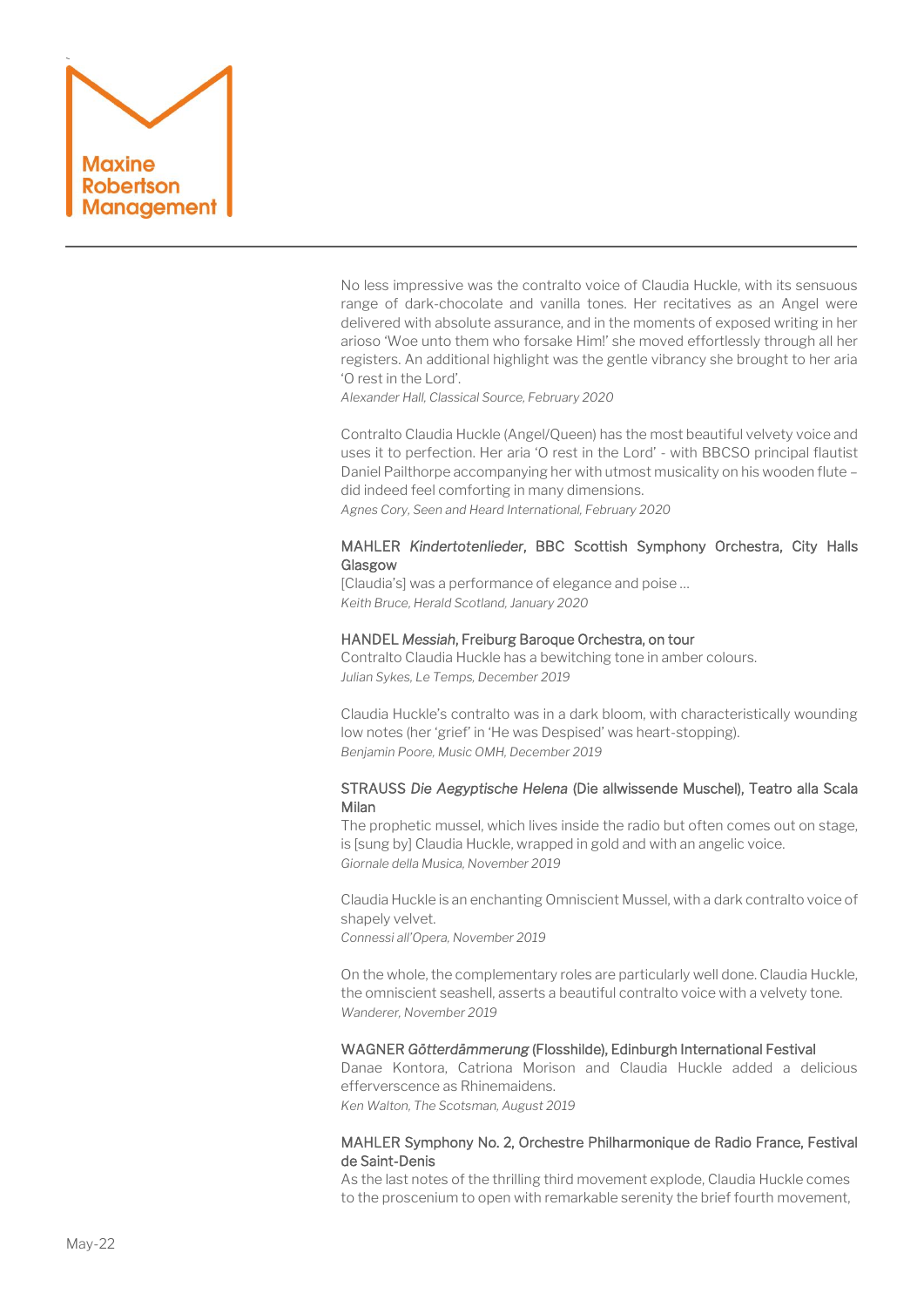

"Urlicht". The dense and airy timbre of her contralto is ideally matched with the solemn chorale of brass, whose even and consistent sound, similar to the colours of an organ, accompany with gravity the declamation of the metaphysical text.

*Arthur Macé, Bachtrack, June 2019*

# HAVERGAL BRIAN *The Vision of Cleopatra*, Chorus and Orchestra of English National Opera, Martyn Brabbins. CD

... Claudia Huckle as Cleopatra, whose final soliloquy is exquisite. *Guy Rickards, Gramophone, December 2018*

Claudia Huckle sings the contralto role of Cleopatra with total conviction and impressive engagement. *Nick Barnard, Music Web International, November 2018* 

# WAGNER *Die Walküre* (Schwertleite) & *Götterdämmerung* (First Norn), Royal Opera House, Covent Garden

The Norns, led by Claudia Huckle, and the Rhinemaidens, featuring a striking Lauren Fagan, were superb.

*Neil Fisher, The Times, October 2018*

The opera's two trios, Norns and Rhinemaidens, were pretty much flawless. Contralto [Claudia Huckle](https://www.whatsonstage.com/search?term=Claudia%20Huckle) sang magically as the First Norn… *Mark Valencia, WhatsonStage, October 2018*

#### MAHLER *Symphony No. 8¸* BBC National Orchestra of Wales, Proms 2018

Yet this was also a performance in which the soloists were beautifully cast and contrasted, from the stratospheric purity of Joélle Harvey's Mater Gloriosa to Claudia Huckle's earthy Maria Aegyptiaca…. *Anna Picard, The Times, July 2018*

## WAGNER *Das Rheingold* (Erda), Leipzig Opera

Claudia Huckle's smooth-toned Erda was expressive in her bewilderment. *John Allison, Opera, July 2018*

## BACH *St Matthew Passion,* OAE, on tour

London, Royal Festival Hall:

[Claudia Huckle](https://bachtrack.com/performer/claudia-huckle)'s alto solos shone darkly, treading a line between redemptive warmth and gentle sorrow. "Erbarme dich" was delivered with breathtaking lyrical control, gently imploring, her voice woven seamlessly with the fiercely expressive violin solo of Matthew Truscott, both floating on the ethereal strings of the OAE. Transporting stuff. Her duet with soprano Louise Kemény was another highlight … *Benjamin Poore, BachTrack, March 2018*

… the lustrously youthful Claudia Huckle, whose sublime Erbarme dich with Matthew Truscott's eloquent violin obbligato was the emotional climax of the piece.

*Hugh Canning, The Sunday Times, April 2018*

## ELGAR *Dream of Gerontius¸* Hallé Orchestra, Sir Mark Elder, York Minster